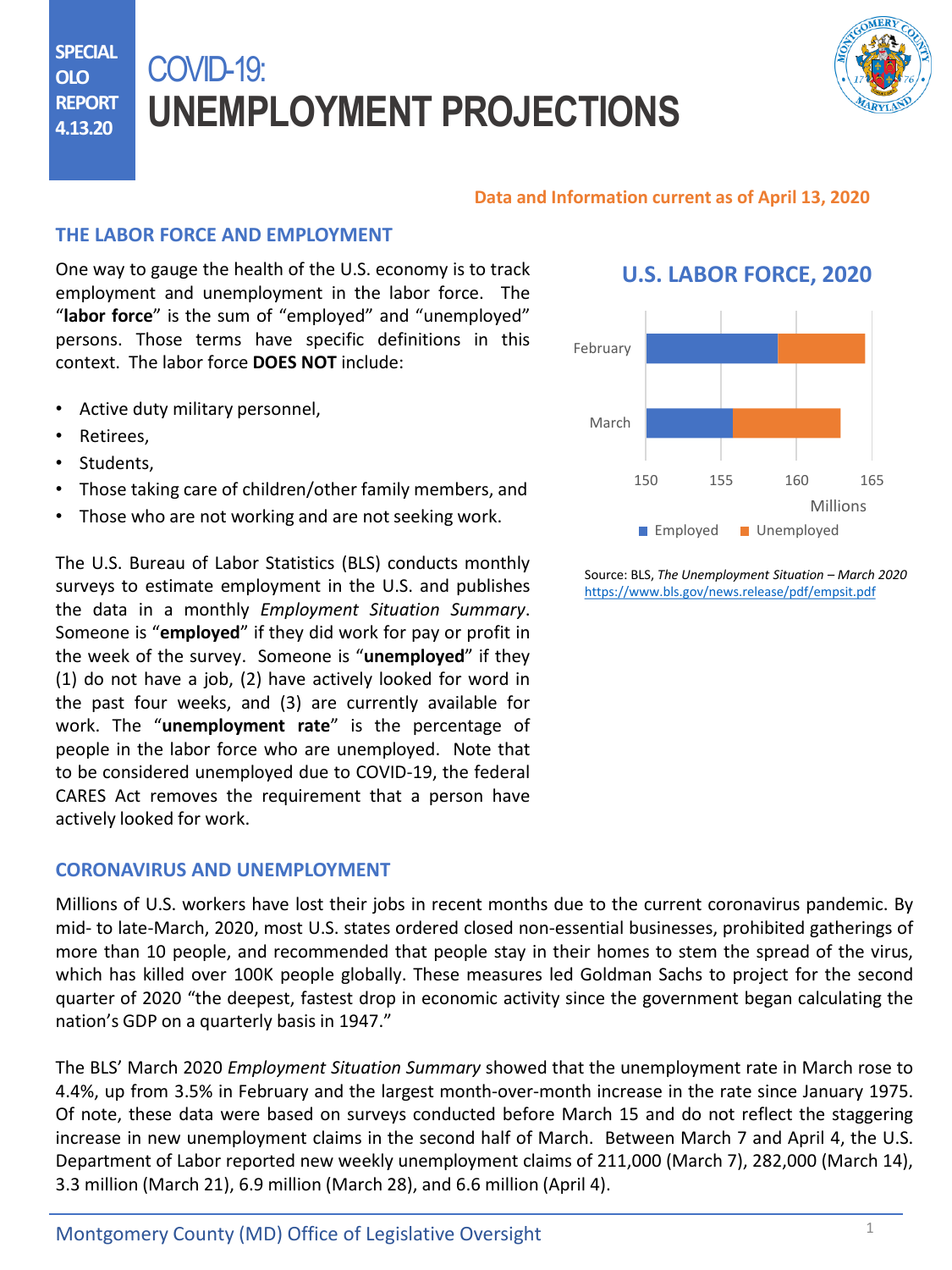### **U.S. UNEMPLOYMENT RATE PROJECTIONS – END OF SECOND QUARTER, JUNE 2020**

In the past month, many U.S. Government institutions, financial businesses, and economists have made projections about how high unemployment rates will ultimately rise due to the coronavirus pandemic. The table below highlights four of these projections and notes factors and considerations that influence the projections. Projections range from a high of 30% unemployment estimated before passage of the CARES Act to a more modest 12% unemployment rate.

**FEDERAL RESERVE BANK OF ST. LOUIS** • Pre-CARES Act • Compares estimated layoffs to total unemployed persons in 2nd quarter; layoffs include number of employees at risk of layoffs due to social distancing and employees in industries that require high-contact **FEDERAL RESERVE BANK OF CHICAGO** • Estimate as of April 7, 2020 • Based on U.S. DOL initial unemployment claims, unemployment take-up rate (% of people eligible for unemployment that apply), prior experience with the Great Recession • Estimates June unemployment rate between 14% and 18% **BLOOMBERG** • Median forecast; based Bloomberg's monthly survey of 69 economists from April 3rd to April 9th **CONGRESSIONAL BUDGET OFFICE**  • Assumed unemployment rate used to calculate cost of CARES Act, assumes social distance continues for three months **32.1% 18.2% 12.6% 12.0%**

• Expected to exceed 10% during the second quarter, reflecting the 3.3 million new unemployment insurance claims reported on March 26 and the 6.6 million new claims reported April 3rd

#### **THIRD QUARTER 2020 AND BEYOND**

Bloomberg anticipates that the unemployment rate will peak in summer of 2020 and fall gradually to 8.1% in the final three months of 2020. By 2022, Bloomberg reports an average unemployment rate of 5.4%. These assumptions are based on a gradual re-opening of the country with economic recovery that lasts well into 2022. Similarly The Congressional Budget Office projects an unemployment rate of 9% by the end of 2021, assuming the possibility of a second coronavirus outbreak and extended social distancing measures into late 2019.